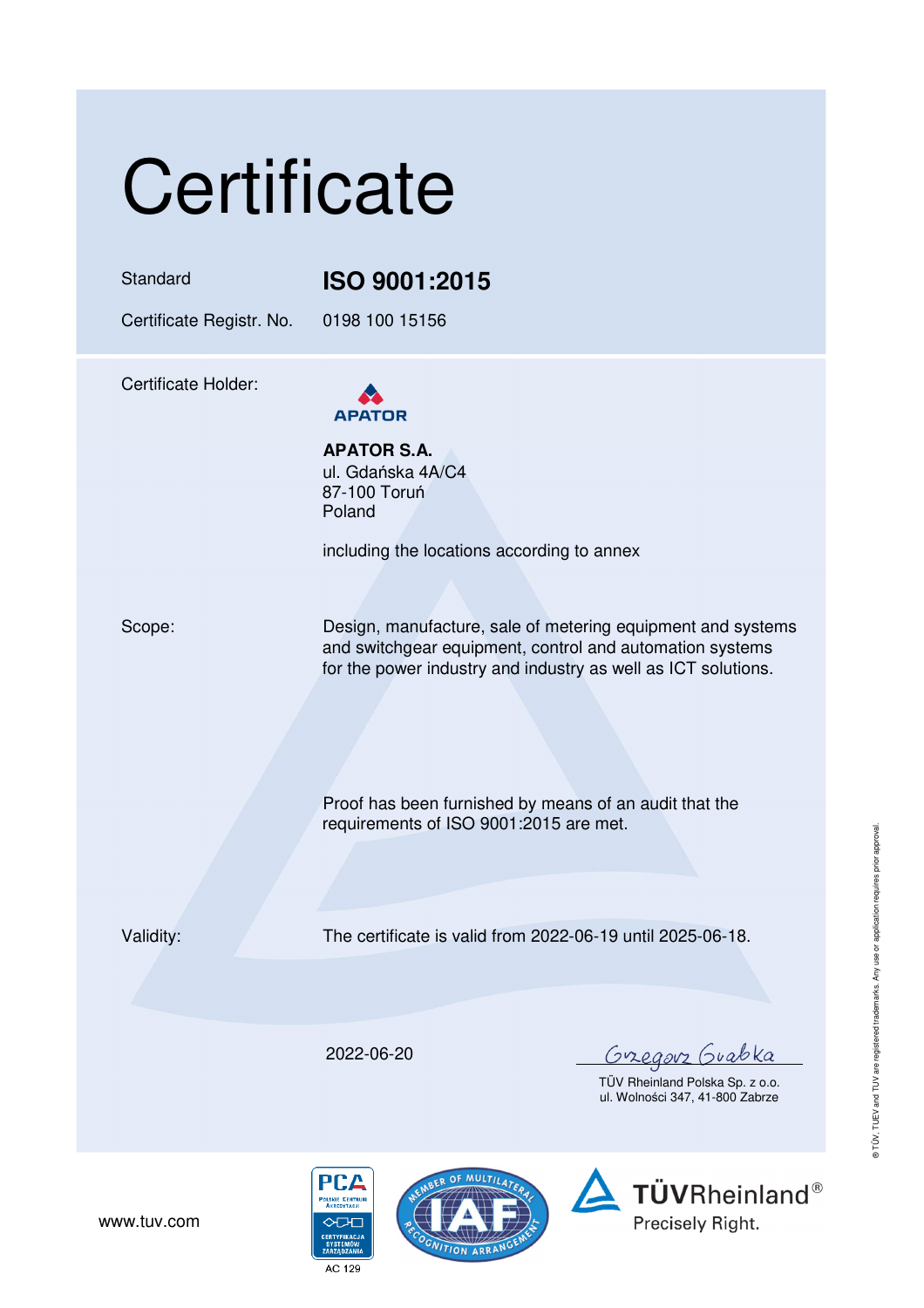## Annex to certificate

### Standard **ISO 9001:2015**

Certificate Registr. No. **0198 100 15156** 

| No. | Location                                                                       | <b>Scope</b>                                                                                                                                                                                   |
|-----|--------------------------------------------------------------------------------|------------------------------------------------------------------------------------------------------------------------------------------------------------------------------------------------|
| /01 | APATOR S.A.<br>ul. Gdańska 4A/C4<br>87-100 Toruń<br>Poland                     |                                                                                                                                                                                                |
| /02 | APATOR S.A.<br>Ostaszewo 57C<br>87-148 Łysomice k.<br>Torunia<br>Poland        | Design, manufacture, sale of metering<br>equipment and systems and switchgear<br>equipment, control and automation<br>systems for the power industry and<br>industry as well as ICT solutions. |
| /03 | <b>APATOR S.A.</b><br>Ostaszewo 571<br>87-148 Łysomice k.<br>Torunia<br>Poland | Design, manufacture, sale of metering<br>equipment and systems and switchgear<br>equipment, control and automation<br>systems for the power industry and<br>industry as well as ICT solutions. |

Page 1 of 2